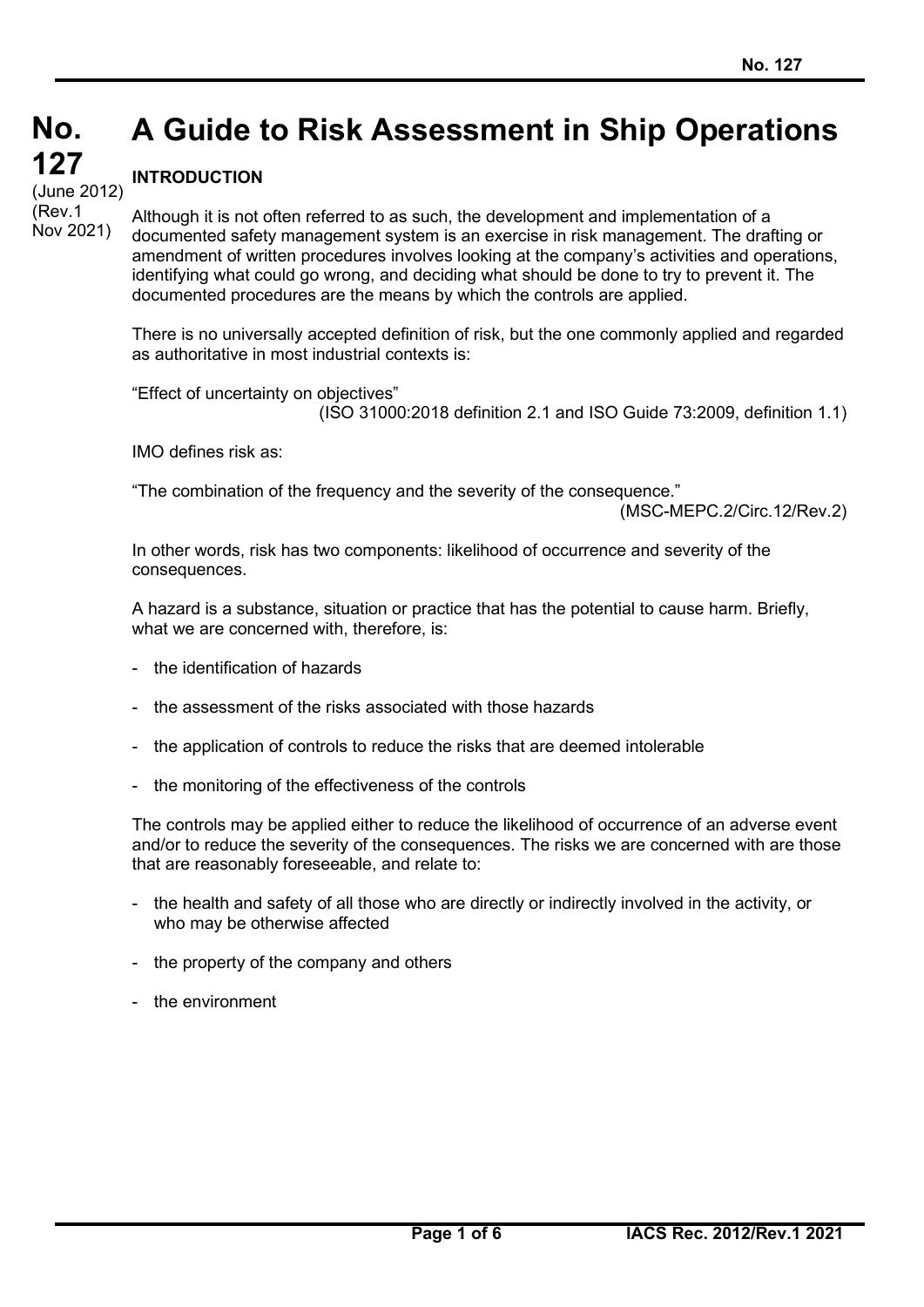# **1. WHAT THE CODE SAYS ABOUT RISK ASSESSMENT**

Paragraph 1.2.2.2 of the ISM Code states: "Safety management objectives of the Company should... assess all identified risks to its ships, personnel and the environment and establish appropriate safeguards". Although there is no further, explicit reference to this general requirement in the remainder of the Code, risk assessment of one form or another is essential to compliance with most of its clauses.

It is important to recognize that the company is responsible for identifying the risks associated with its particular ships, operations and trade. It is not sufficient to rely on compliance with generic statutory and class requirements, and with general industry guidance. These should be seen as a starting point for ensuring the safe operation of the ship.

The ISM Code does not specify any particular approach to the management of risk, and it is for the company to choose methods appropriate to its organizational structure, its ships and its trades. The methods may be more or less formal, but they must be systematic if assessment and response are to be complete and effective, and the entire exercise should be documented so as to provide evidence of the decision-making process.

## **2. THE RISK ASSESSMENT PROCESS**

Risk assessment may be defined as:

**No.**

**127** (cont)

> "Overall process of risk identification, risk analysis and risk evaluation" (ISO 31000:2018 definition 2.16 and ISO Guide 73:2009, definition 3.4.1)

The risk assessment process may be summarized by the flowchart below.

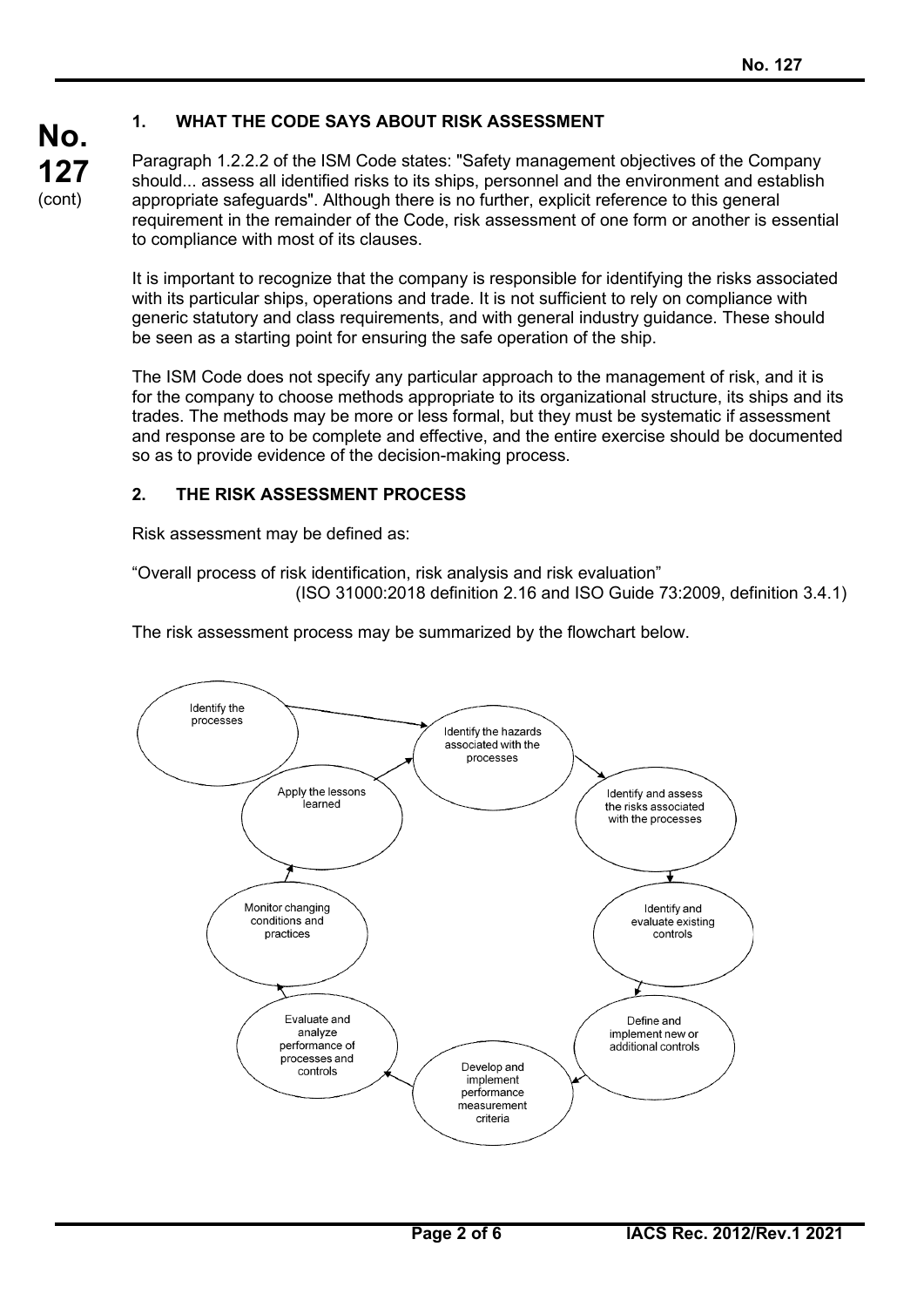The identification of hazards is the first and most important step in risk assessment process since all that follows depends on it. It must be complete and accurate, and should be based, as far as possible, on observation of the activity. But hazard identification is not as easy as it may first appear.

Completeness and accuracy can be achieved only if the process is systematic. Those charged with the task must have sufficient training and guidance to ensure that it is conducted in a thorough and consistent manner. The terms used should be clearly defined and the process must be fully described; for example, hazards must not be confused with incidents, and incidents must not be confused with consequences.

There are many methods and tools used for risk assessment available and the Company is free to use the most suitable one. Some of these most used methods of risk assessment include:

- Checklists
- Preliminary hazard analysis
- Job safety analysis
- Quantitative risk analysis
- Qualitative risk analysis (Preliminary Hazard Analysis)
- SWIFT
- What if analysis
- 5 Whys analysis
- Fault tree analysis (FTA)
- Event tree analysis (ETA)
- Bow tie analysis (BTA)
- Failure mode and effects analysis (FMEA)
- Hazard and operational analysis (HAZOP)

Guidance on selection and application of risk assessment techniques is available, for example in the international standard IEC 31010:2019 - Risk management – Risk assessment techniques.

In the example of Qualitative Risk Analysis (Preliminary Hazard Analysis) method the risks associated with each hazard are evaluated in terms of the likelihood of harm and the potential consequences. This, in turn, enables the organization to establish priorities and to decide where its scarce resources may be used to greatest effect.

The combination of likelihood and consequence is normally illustrated as follows:

### **RISK ESTIMATOR**

| <b>5 x 5 RISK MATRIX</b> |                    |                            |                            |               |                            |               |  |
|--------------------------|--------------------|----------------------------|----------------------------|---------------|----------------------------|---------------|--|
| <b>LIKELIHOOD</b>        | Highly<br>Probable | 5<br>Moderate              | 10<br>Major                | 15<br>Major   | 20<br>Severe               | 25<br>Severe  |  |
|                          | Probable           | $\overline{4}$<br>Moderate | 8<br>Moderate              | 12<br>Major   | 16<br>Major                | 20<br>Severe  |  |
|                          | Possible           | 3<br>Minor                 | 6<br>Moderate              | 9<br>Moderate | 12<br>Major                | 15<br>Major   |  |
|                          | Unlikely           | $\overline{2}$<br>Minor    | $\overline{4}$<br>Moderate | 6<br>Moderate | 8<br>Moderate              | 10<br>Major   |  |
|                          | Rare               | $\mathbf{1}$<br>Minor      | $\overline{2}$<br>Minor    | 3<br>Minor    | $\overline{4}$<br>Moderate | 5<br>Moderate |  |
|                          |                    | Very Low                   | Low                        | <b>Medium</b> | High                       | Very High     |  |
|                          |                    | <b>CONSEQUENCES</b>        |                            |               |                            |               |  |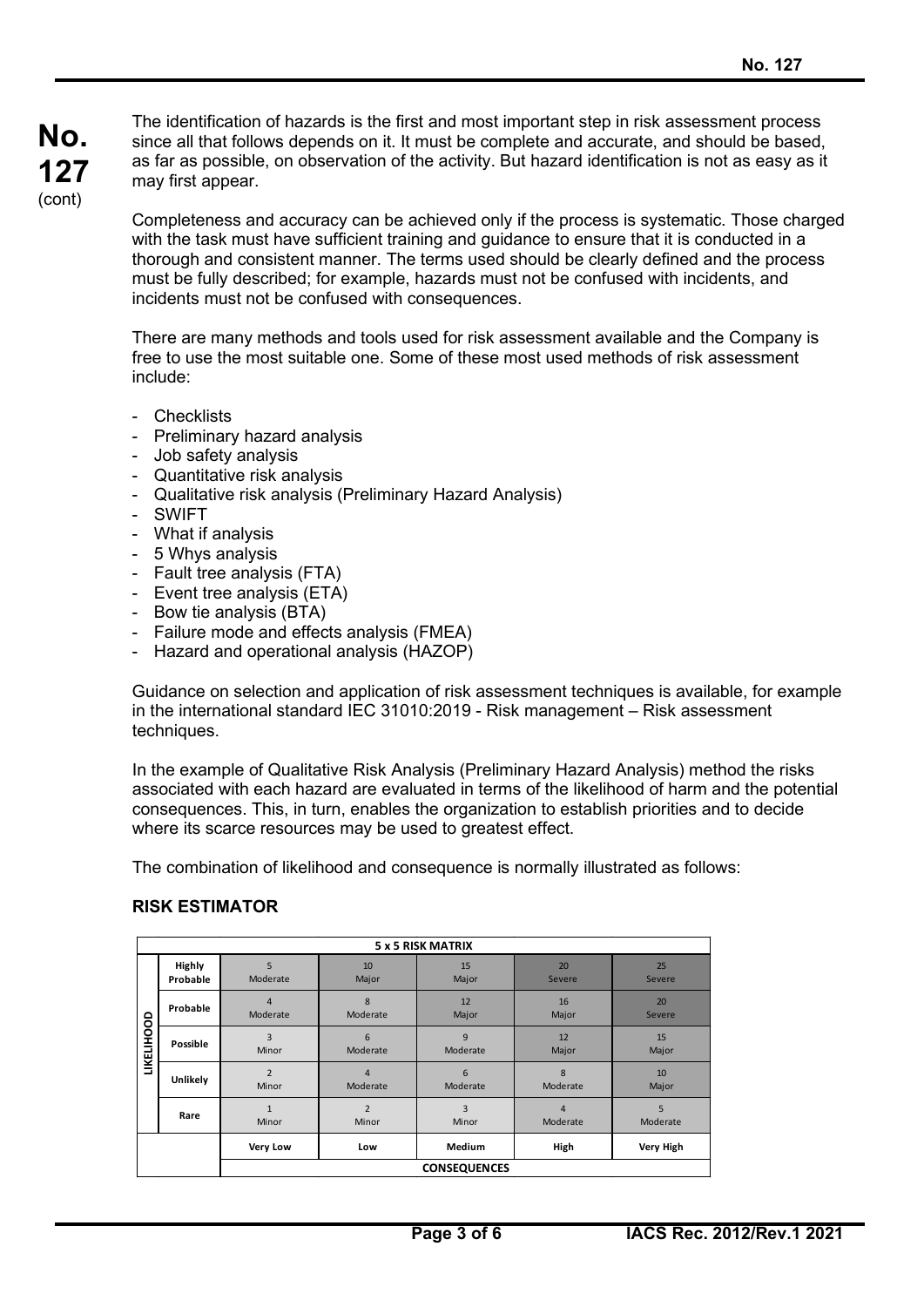| Minor         | No additional controls are required.                                     |
|---------------|--------------------------------------------------------------------------|
|               | Monitoring is required to ensure control is maintained.                  |
| Moderate      | Efforts are required to reduce risk.                                     |
|               | Controls are to be implemented within a specified time.                  |
|               | New work not to start until risk reduced.                                |
| Major         | If work in progress, urgent action to be taken. Considerable resources   |
|               | may be required.                                                         |
|               | Work shall not be started or continued until the risk has been           |
| <b>Severe</b> | reduced. If reduction is not possible, the activity shall be prohibited. |

The table below indicates the recommended response in each case.

**No.**

**127** (cont)

> The tables above are for illustrative purposes and are not mandatory. The risk matrix may be expanded to include more rows and columns, depending on how finely the company wishes to distinguish the categories. The terms used for likelihood and consequence may be changed to assist understanding. For example, likelihood may be expressed in terms of "once per trip", "once per ship year" or "once per fleet year", and consequence may be made more specific by the use of "first aid injury", "serious injury" or "death", not forgetting the consequences for property and the environment.

> When deciding on priorities for the application of controls, the frequency of the activity should also be taken into account; for example, it may be more urgent to address a "moderate" level of risk in a process that occurs every day than to impose controls over an activity that involves "substantial" risk, but will not be carried out in the near future.

> Furthermore, the terms applied to the levels of risk in the table above should not be interpreted too rigidly. Risk should be reduced to a level that is as low as is reasonably practicable (ALARP). If a "tolerable" level of risk can be reduced still further for a reasonable cost and with little effort, then it should be. Standards of tolerability tend to be far stricter after an accident than before. The ALARP concept is often illustrated thus

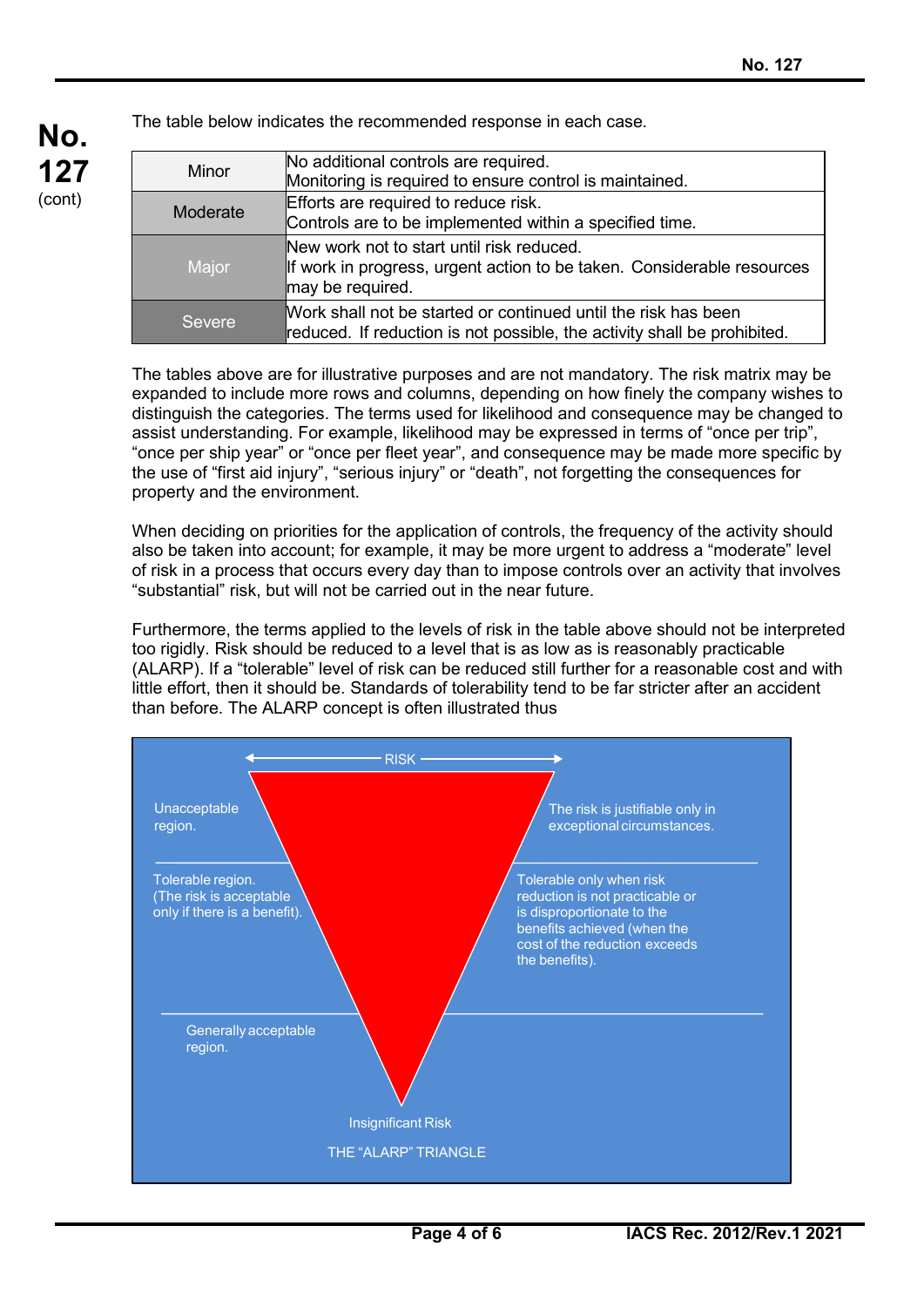**No. 127** (cont)

The people chosen to undertake risk assessments should be those most familiar with the area, and who have most experience of the task to be assessed. The process must be systematic, and in order to make it so, it may help to categorize areas and activities as in the following example.

| <b>Assessment Unit</b>        | : Deck                                                                            |  |  |
|-------------------------------|-----------------------------------------------------------------------------------|--|--|
| <b>Activity</b>               | : Tank cleaning                                                                   |  |  |
| <b>Hazard</b>                 | : Toxic atmosphere or lack of oxygen                                              |  |  |
| <b>Risk (before controls)</b> | : Intolerable (likely and extremely harmful)                                      |  |  |
| <b>Recommended Controls</b>   | : Atmospheric testing, ventilation, use or availability of<br>breathing apparatus |  |  |

## **3. ENSURING CONTINUITY AND FLEXIBILITY**

All too often, companies carry out risk assessment exercises as separate, isolated activities. The process is regarded as complete once the forms are filled in and filed away. But if new or enhanced controls have been identified, they must be implemented, usually by inclusion in the company's documented procedures.

If it is to make a real, practical contribution to improving safety and preventing pollution, the management of risks must be continual and flexible. A risk assessment is nothing more than a "snapshot". The organization, the technology, working practices, the regulatory environment and other factors are constantly changing, and subsequently arising hazards may not be included. Assessments must be reviewed regularly and in the light of experience; for example, an increase in the number of accidents or hazardous occurrences may indicate that previously implemented controls are no longer effective. Additional risk assessments will be needed for infrequent activities or those being undertaken for the first time.

The formal risk assessment exercise is only one of many contributions to risk management. Much more important are flexibility and responsiveness to a dynamic environment and its dangers. The organization must ensure that it is sensitive to the signals provided by internal audits, routine reporting, company and masters' reviews, accident reports, etc., and that it responds promptly and effectively.

### **4. PEOPLE**

It is important to remember the subjective nature of risk perception; for example, one person swinging 30m above the deck in a bosun's chair may have a very different view of the risks involved from that of another person in the same situation. This divergence in responses to risk arises from differences in experience, training and temperament, and it can be considerable. Who decides what is tolerable and what is acceptable? Because the judgements of the people engaged in an activity may not coincide with those of the assessors, it is essential that operational staff be involved in the assessment process. They have knowledge of the activities and experience in their conduct, and they have to live with the consequences of the decisions that are taken.

Furthermore, different levels of experience and training mean that the hazards and risks associated with an activity can vary greatly with the people who carry it out, and conditions may be very different from those prevailing at the time of the assessment.